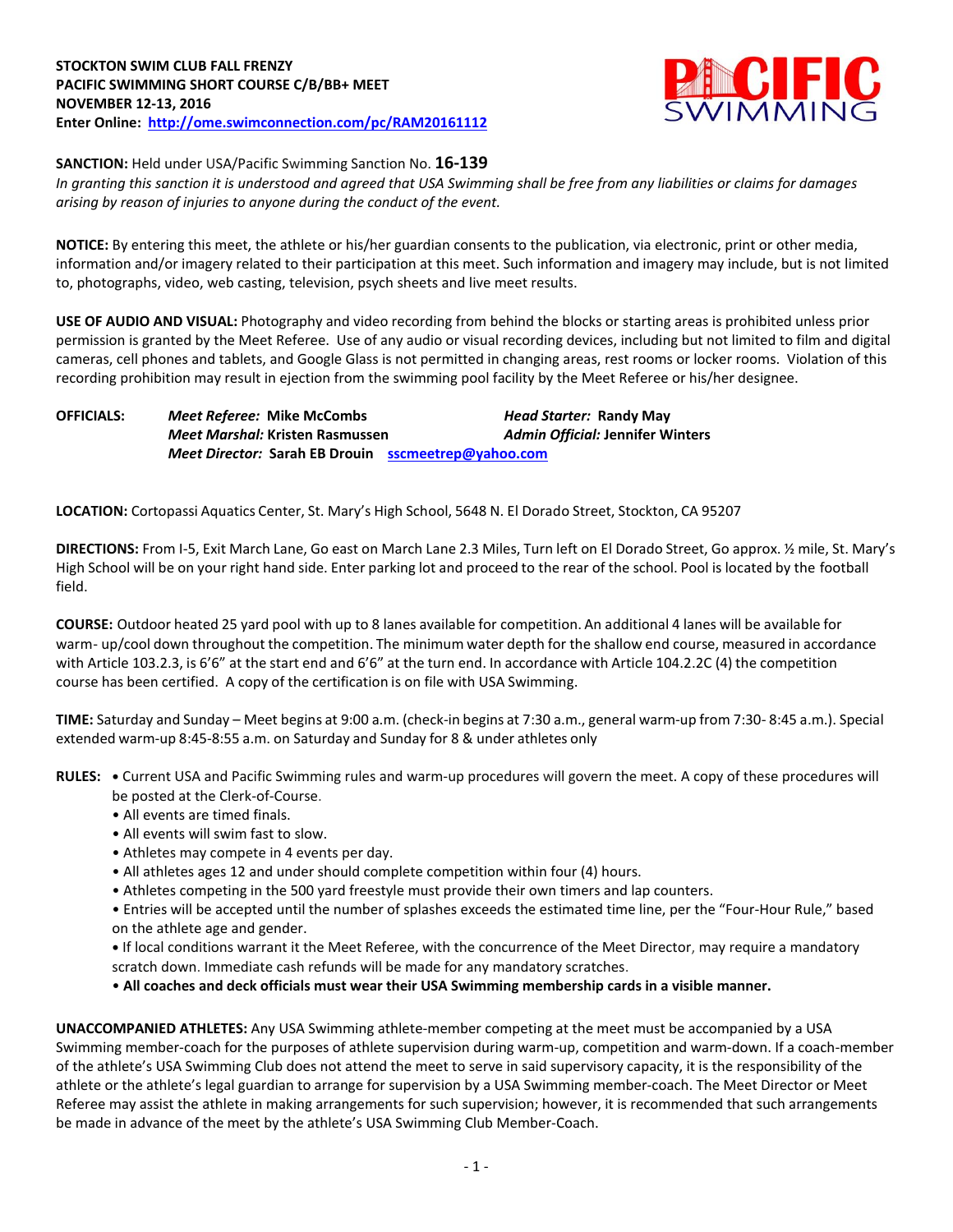**RACING STARTS:** Any athlete entered in the meet must be certified by a USA Swimming member-coach as being proficient in performing a racing start, or must start each race from within the water. When unaccompanied by a member-coach, it is the responsibility of the athlete or the athlete's legal guardian to ensure compliance with this requirement.

**RESTRICTIONS:** • Smoking and the use of other tobacco products is prohibited on the pool deck, in the locker rooms, in spectator

- seating, on standing areas and in all areas used by athletes, during the meet and during warm-up periods.
- Sale and use of alcoholic beverages is prohibited in all areas of the meet venue.
- No glass containers are allowed in the meet venue.
- No propane heater is permitted except for snack bar/meet operations.
- All shelters must be properly secured.
- Changing into or out of swimsuits other than in locker rooms or designated areas is prohibited.

• Destructive devices, to include but not limited to, explosive devices and equipment, firearms (open or concealed), blades, knives, mace, stun guns and blunt objects are strictly prohibited in the swimming facility and its surrounding areas. If observed, the Meet Referee or his/her designee may ask that these devices be stored safely away from the public or removed from the facility. Noncompliance may result in the reporting to law enforcement authorities and ejection from the facility. Law enforcement officers (LEO) are exempt per applicable laws.

## **ELIGIBILITY:**

• Athletes must be current members of USA Swimming and enter their name and registration number on the meet entry card as they are shown on their Registration Card. If this is not done, it may be difficult to match the athlete with the registration and times database. The meet host will check all athlete registrations against the SWIMS database and if not found to be registered, the Meet Director shall accept the registration at the meet (a \$10 surcharge will be added to the regular registration fee). Duplicate registrations will be refunded by mail.

• Athletes in the "BB" Division must have met at least the listed "BB" time standard. Athletes in the "B" Division must have met at least the listed "B" time standard. All entry times slower than the listed "B" time standard will be in the "C" Division. For 8&U, athletes in the "A" division must have met at least the listed "A" time standard.

- Entries with **"NO TIME" will be ACCEPTED.**
- Entry times submitted for this meet will be checked against a computer database and may be changed in accordance with Pacific Swimming Entry Time Verification Procedures.
- Disabled athletes are welcome to attend this meet and should contact the Meet Director or Meet Referee regarding any special accommodations on entry times and seeding per Pacific Swimming policy.
- Athletes 19 years of age and over may compete in the meet for time only, no awards. Such athletes must have met standards for the 17-18 age group.
- The athlete's age will be the age of the athlete on the first day of the meet.

**ENTRY PRIORITY:** Meet entries will not be accepted any earlier then October 8<sup>th</sup>, 2016. Entries from members of assigned "year round" Zone 2 clubs postmarked or entered online by 11:59 p.m. on October 14<sup>th</sup>, 2016 will be given 1<sup>st</sup> priority acceptance. Entries from members of all Zone 2 clubs (year round and seasonal) postmarked or entered online between 12:00 am October  $15<sup>th</sup>$ , 2016, and 11:59 pm October 21<sup>st</sup>, 2016 will be given 2<sup>nd</sup> priority acceptance. All entries from Zone 2, all other Pacific LSC Zones and other LSC's, either postmarked, entered online, or hand delivered by the entry deadline will be considered in the order that they were received.

## **\*\* NOTE: Athletes who falsify their entry from by listing a club to which they are not legitimately associated will be rejected from the meet. Further, entry fees will not be refunded and they may be referred to the Pacific Swimming Review Committee for disciplinary action.**

**ENTRY FEES:** \$4.00 per event plus an \$8.00 participation fee per athlete. Entries will be rejected if payment is not sent at time of request. No refunds will be made, except mandatory scratch downs.

**ONLINE ENTRIES:** To enter online go to **<http://ome.swimconnection.com/pc/RAM20161112>** to receive an immediate entry confirmation. This method requires payment by credit card. Swim Connection, LLC charges a processing fee for this service, equal to \$1 per athlete plus 5% of the total Entry Fees. Please note that the processing fee is a separate fee from the Entry Fees. If you do not wish to pay the processing fee, enter the meet using a mail entry. **Entering online is a convenience, is completely voluntary, and is in no way required or expected of an athlete by Pacific Swimming.** Online entries will be accepted through Wednesday, November 2<sup>nd</sup>, 2016.

**MAILED OR HAND DELIVERED ENTRIES**: Entries must be on the attached consolidated entry form. Forms must be filled out completely and printed clearly with the athlete's best time. Entries must be postmarked by midnight, Monday, October 31<sup>st</sup>, 2016,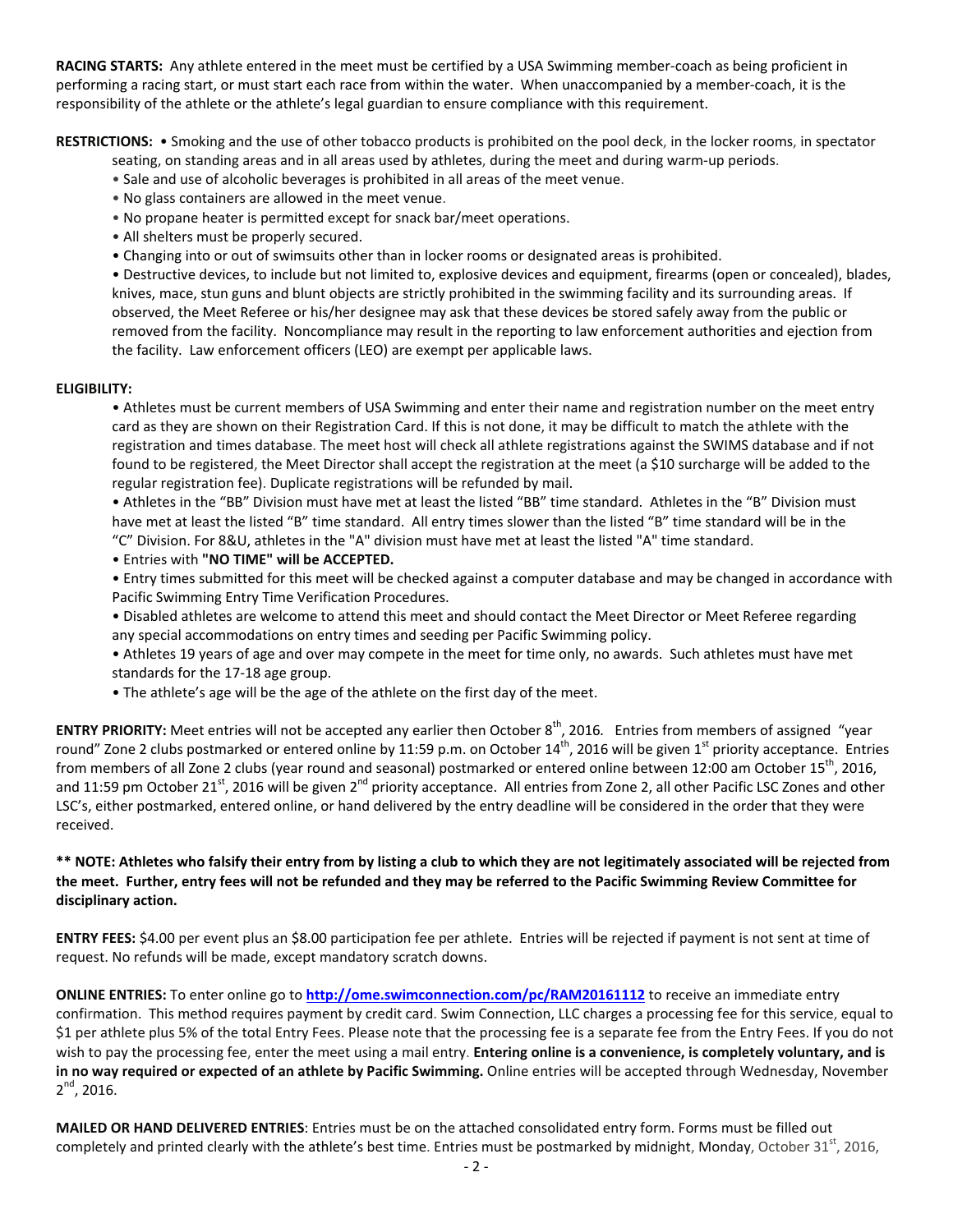or hand delivered by 6:30 p.m. Wednesday, November 2<sup>nd</sup>, 2016. No late entries will be accepted. No refunds will be made, except mandatory scratch downs. Requests for confirmation of receipt of entries should include a self-addressed envelope.

**Make check payable to: STOCKTON SWIM CLUB Mail entries to: Sarah Drouin Hand deliver entries to: Sarah Drouin**

 **3651 N. Merrimac Circle 3651 N. Merrimac Circle Stockton, CA 95219 Stockton, CA, 95219**

**CHECK-IN:** The meet will be deck seeded. Athletes must check-in at the Clerk-of-Course. No event shall be closed more than 30 minutes before the scheduled start of the session. Close of check-in for all individual events shall be no more than 60 minutes before the estimated time of the start of the first heat of the event. Athletes who do not check in will not be seeded and will not be allowed to compete in that event.

**SCRATCHES:** Any athletes not reporting for or competing in an individual timed final event shall not be penalized. Athletes who must withdraw from an event after it is seeded are requested to inform the referee immediately.

**AWARDS:** The first 8 places will be awarded for 9-10, 11-12, 13-14, 15-18 age groups in each division (C/B/BB+). 8 & U will be awarded in each division (PC-A, PC-B, and PC-C). All athletes achieving an A time for the first time will be awarded a standard A medal, regardless of place achieved in the event. No awards will be given for athletes 19 years of age and older. Note: Individual awards must be picked up at the meet. We will not mail or distribute awards after the meet.

**ADMISSION:** Free. A two-day program will be available for a reasonable fee.

**SNACK BAR & HOSPITALITY:** A snack bar will be available throughout the competition. Coaches and working deck officials will be provided lunch. Hospitality will serve refreshments to timers and volunteers.

**MISCELLANEOUS:** No overnight parking is allowed. Facilities will not be provided after meet hours.

**MINIMUM OFFICIALS:** The Meet Referee shall conduct an inventory of Officials and shall compare the number of athletes entered against the number of Officials that worked representing each club per day of the meet. Those clubs who have not provided sufficient Officials in a day of the meet, in accordance with the table below, will be fined \$100 per missing Official per day.

| Number of athletes entered in meet per club<br>per day | Number of trained and carded officials required |
|--------------------------------------------------------|-------------------------------------------------|
| $1 - 10$                                               |                                                 |
| $11 - 25$                                              |                                                 |
| $26 - 50$                                              |                                                 |
| 51-75                                                  |                                                 |
| 76-100                                                 |                                                 |
| Every 20 Athletes over 100                             |                                                 |

## **EVENT SUMMARY**

|           |            | <b>SATURDAY</b> |                 | <b>SUNDAY</b>     |                |               |                |  |  |
|-----------|------------|-----------------|-----------------|-------------------|----------------|---------------|----------------|--|--|
| 8 & UN    | $9 - 10$   | $11 - 12$       | 13-18           | <b>8 &amp; UN</b> | $9 - 10$       |               | 13-18          |  |  |
| 100IM     | 200 IM     | <b>100 Flv</b>  | <b>100 Flv</b>  | 50 Free           | 100 Free       | 200 Free      | 200 Free       |  |  |
| 25 Flv    | 50 Flv     | 100 Breast      | 200 Breast      | 25 Back           | 50 Back        | 100 Back      | 100 Back       |  |  |
| 25 Breast | 100 Breast | 50 Free         | 50 Free         | 50 Breast         | 50 Breast      | 50 Breast     | 100 Breast     |  |  |
| 25 Free   | 50 Free    | 100 IM          | 200 IM          | <b>50 Fly</b>     | <b>100 Fly</b> | <b>50 Flv</b> | <b>200 Fly</b> |  |  |
|           | *500 Free  |                 | *500Free(Girls) |                   |                | *500 Free     | *500Free(Boys) |  |  |

**\*Athletes competing in the 500 Free must provide their own timers and lap counters**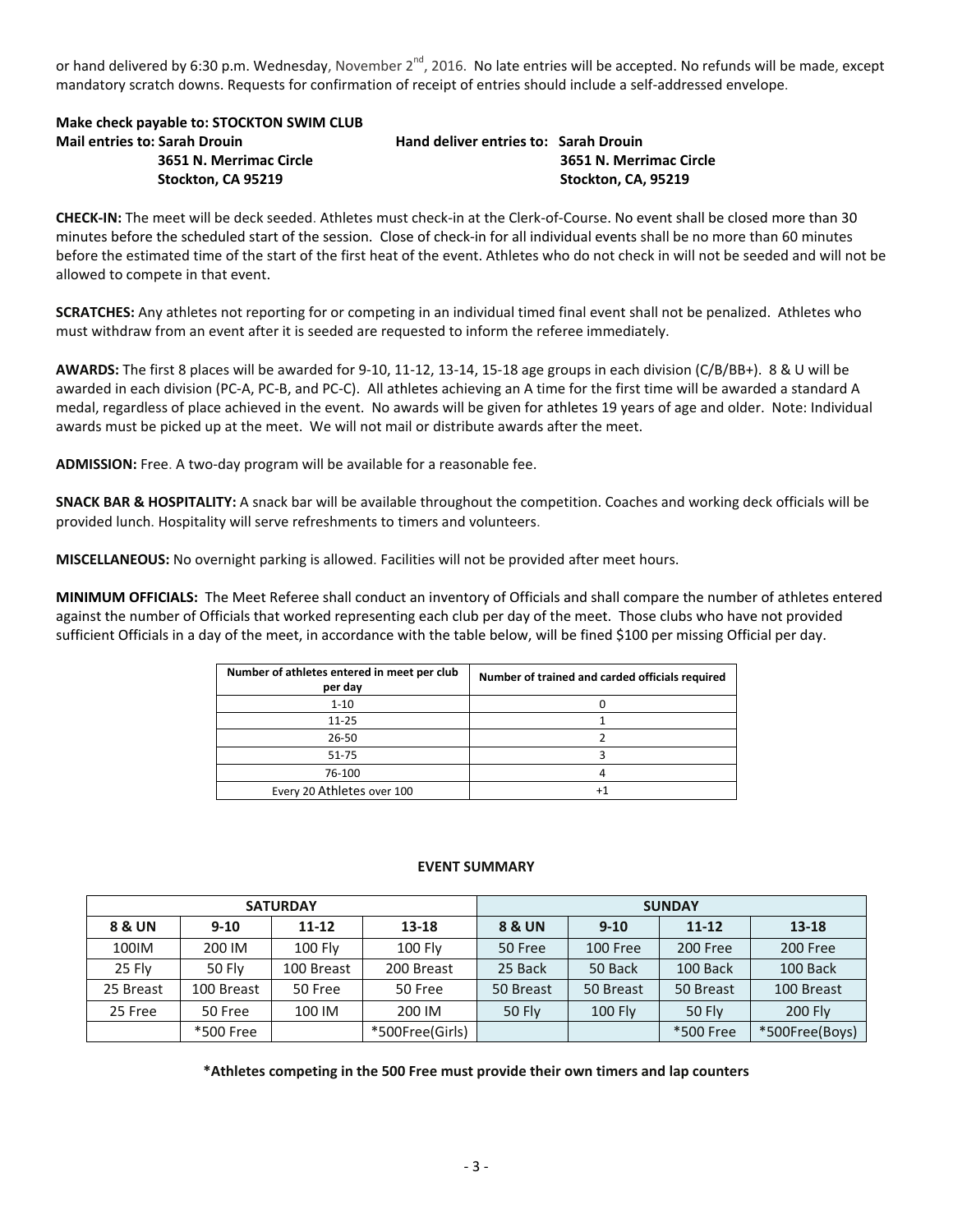|                | Saturday, November, 12th, 2016 |                |
|----------------|--------------------------------|----------------|
| <b>EVENT#</b>  | <b>EVENT</b>                   | <b>EVENT#</b>  |
| 1              | 9-10 200 IM                    | $\overline{2}$ |
| $\overline{3}$ | 8 & under 100 IM               | 4              |
| 5              | 13 & up 100 Fly                | 6              |
| $\overline{7}$ | 11-12 100 Fly                  | 8              |
| 9              | 9-10 50 Fly                    | 10             |
| 11             | 8 & under 25 Fly               | 12             |
| 13             | 13 & up 200 Breast             | 14             |
| 15             | 11-12 100 Breast               | 16             |
| 17             | 9-10 100 Breast                | 18             |
| 19             | 8 & under 25 Breast            | 20             |
| 21             | 13 & up 50 Free                | 22             |
| 23             | 11-12 50 Free                  | 24             |
| 25             | 9-10 50 Free                   | 26             |
| 27             | 8 & under 25 Free              | 28             |
| 29             | 13 & up 200 IM                 | 30             |
| 31             | 11-12 100 IM                   | 32             |
| 33             | *9-10 500 Free                 | 34             |
| 35             | *Girls 13 & up 500 Free        |                |

|                | Saturday, November, 12th, 2016 |                |
|----------------|--------------------------------|----------------|
| <b>EVENT#</b>  | <b>EVENT</b>                   | <b>EVENT#</b>  |
| 1              | 9-10 200 IM                    | $\overline{2}$ |
| $\overline{3}$ | 8 & under 100 IM               | 4              |
| 5              | 13 & up 100 Fly                | 6              |
| $\overline{7}$ | 11-12 100 Fly                  | 8              |
| 9              | 9-10 50 Fly                    | 10             |
| 11             | 8 & under 25 Fly               | 12             |
| 13             | 13 & up 200 Breast             | 14             |
| 15             | 11-12 100 Breast               | 16             |
| 17             | 9-10 100 Breast                | 18             |
| 19             | 8 & under 25 Breast            | 20             |
| 21             | 13 & up 50 Free                | 22             |
| 23             | 11-12 50 Free                  | 24             |
| 25             | 9-10 50 Free                   | 26             |
| 27             | 8 & under 25 Free              | 28             |
| 29             | 13 & up 200 IM                 | 30             |
| 31             | 11-12 100 IM                   | 32             |
| 33             | *9-10 500 Free                 | 34             |
| 35             | *Girls 13 & up 500 Free        |                |

Use the following URL to find the time standards: <http://www.pacswim.org/swim-meet-times/standards>

**\*Athletes participating in the 500 Free must provide their own timers and lap counters**